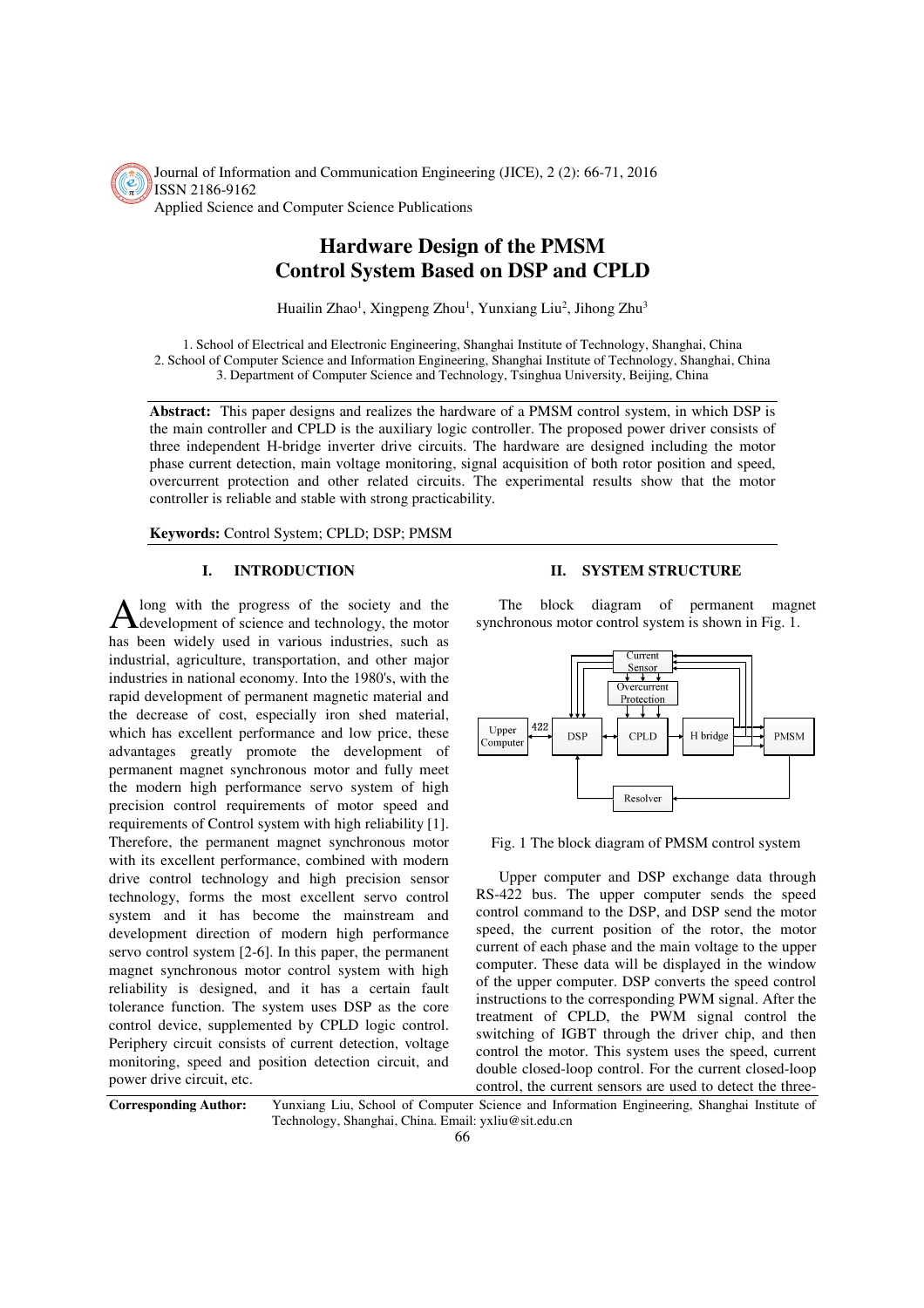phase current and their outputs are sent to DSP. In order to protect the motor and the driver system from the large current in the actual system, the control system adopts current protection measures. The overcurrent signal will be transmitted to the CPLD, which prohibits the corresponding PWM signal output. For the speed closed-loop control, the rotary transformer is used to detect the current speed and position of the motor, and the resolver-to-digital converter is used to send these data to the DSP through SPI.

# **III. HARDWARE DESIGN**

#### A. **Controller**

DSP uses the TI Piccolo series microcontroller, TMS320F28069. The F2806x Piccolo family of microcontrollers provides the power of the C28x core and CLA coupled with highly integrated control peripherals in low pin-count devices. This family is code-compatible with previous C28x-based code, and also provides a high level of analog integration.

TMS320F28069 has the following advantages: (1) Operation frequency is up to 90MHz. This operational speed can meet requirements on the processing speed of motor controller. (2) 8 enhanced pulse width modulator (ePWM) modules and a total of 16 PWM channels, which are suitable for motor control. (3) Two SCI modules, two SPI modules, one I2C bus, one eCAN bus, and one optional USB2.0 module. Communication with other devices is very convenient.

Compared to the controllers which used in a lot of motor control system, like F2812, F2808, for instance, F28069 provides a 32-Bit floating-point math accelerator. Contrast with F28335, same as the floatingpoint controller, F28069 has the smaller package in the case of almost exactly the same function, and it is more conducive to miniaturization of the whole control system.

CPLD uses ispMACH's Lattice 4000 series. The ispMACH 4000 combines high speed and low power with the flexibility needed for ease of design. CPLD has the characteristic of flexible programming. In this system, CPLD is used as the logic processing of over current protection and PWM output.

#### B. **Power Driver Circuit**

Power driver circuit is an important component of the motor control system. Here we use three independent H-bridge inverter circuits as the driver circuit. The half bridge driver circuit of one phase is shown in Fig. 2 and Fig. 3.

IXXH75N60C3D1 is selected as the IGBT of the Hbridge. It has the following characteristics: the switching frequency is up to 60 kHz; the maximum Vces is up to 600V; the driving current is up to 30A. In order to reduce the influence of noise on the switch and avoid oscillation, we usually have a resistor in series with the IGBT gate. The selection of the gate resistance will affect the driving ability. If the resistance is too large, it will produce a larger voltage drop and have a bad influence for the gate turn-on. If the resistance is too small, it will cause the driving voltage upward to a higher value and cause oscillation [7]. In general, the recommended value of the gate resistance can be find in the IGBT data sheet. The driver chip selects ADuM4223. Its peak output current can arrive 4A, which can meet the current demand of IGBT switching. ADuM4223 employs ADI's i-Coupler technology to provide independent and isolated high-side and lowside outputs and provides 5000Vrms isolation. The maximum operation frequency is up to 1MHz. The input logic level is 3.3V~5V which is compatible with the level of CPLD, and the output logic level is 4.5V~18V. In this system, the input voltage is 5V and the output voltage is 15V. For two independent drive output, the low side use 15V power supply, the high side use bootstrap circuit. When 2Q1 is turned off and 2Q4 is turn on, the bootstrap capacitor, 2C11 and 2C12, charges through the bootstrap resistor, 2R22, and bootstrap diode, 2D1, from the +15V-2 power supply. When 2Q1 is turned on and 2Q4 is turned off, This is provided by VDDA when GNDA is pulled to higher voltage by the 2Q1, the VDDA supply floats and the bootstrap diode reverses bias and blocks the rail voltage, DC, from the IC supply voltage, +15V-2. ADUM4223 also has an input disable pin, DISABLE. When the fault is detected, the DISABLE pin can be set high level to disable the drive signal.



Fig. 2 Drive chip and peripheral circuit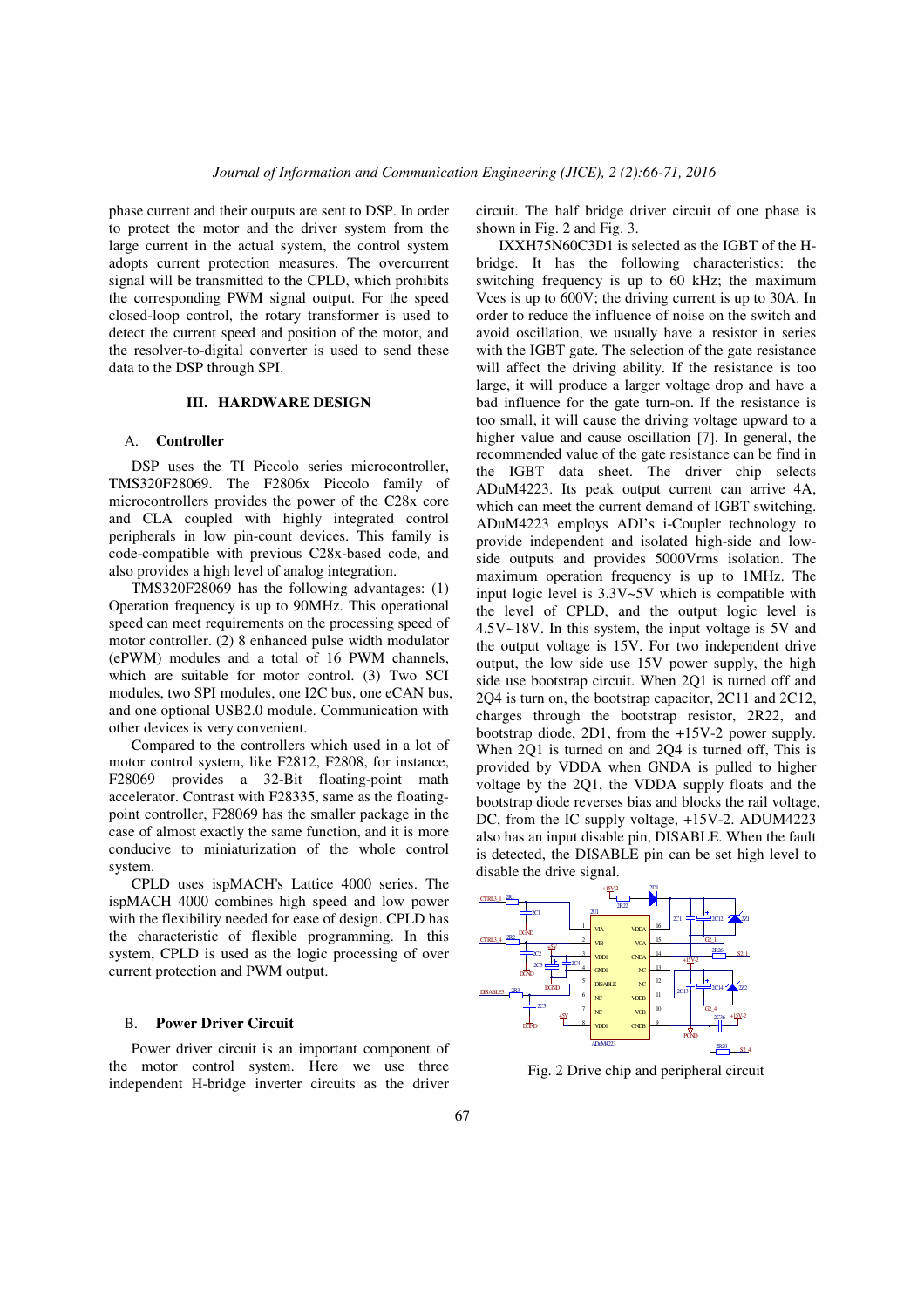

Fig. 3 Half bridge circuit

## C. **Current Detection Circuit**

In order to realize the current closed-loop control and overcurrent protection, the circuits for detecting phase current is required. The current sensor uses Allegro's ACS723-20AB. It is a high accuracy, galvanically isolated current sensor IC. Its measuring range is from -20A to 20A. When the current is 0A, the output voltage of the sensor is Vcc\*0.5, where Vcc is the power supply voltage of the sensor. The sensitivity of the sensor is 100mV/A. Therefore, when the current is I (A), the output of the current sensor VI is as follows:

#### VI=Vcc×0.5+I×0.1

The power supply voltage of current sensor is 5V, while the maximum voltage that DSP's ADC port can withstand is 3.3V. Therefore, the output voltage range of current sensor should be converted to the range of the ADC port level. By using rail to rail operational amplifier OPA340 and flexible configuration of the resistance, the range of VI can be scaled to 3.3V. The current detection circuit is shown in Fig. 4. IP+ and IPare connected in series with the motor winding circuit. The sensor has the pin-selectable band width: 80 kHz for high bandwidth applications or 20 kHz for low noise performance. The BW\_SEL pin can be used to select one of the two bandwidths to optimize the noise performance.



Fig. 4 Current detection circuit

#### D. **Overcurrent Protection Circuit**

The supply voltage of the system is 280V. Therefore, the protection circuit is very important. The overcurrent will cause great damage to the whole system and the damage is often unrecoverable. In order to avoid such damage, the overcurrent protection circuit needs to be designed. The overcurrent protection circuit of the system consists of a Schmidt trigger and the internal logic of CPLD. The schematic diagram of overcurrent protection circuit is shown in Fig. 5.

This circuit uses AD8468, which is one rail-to-rail, fast, low power, single-supply TTL/CMOS comparator. The Schmidt trigger consists of two comparators. V\_ref\_1 and V\_ref\_2 represent respectively the maximum current peak and the minimum current peak under normal conditions. VI\_2, the output value of the current sensor that has been converted, compares with the two thresholds and then gets two error signals, FAULT1\_1 and FAULT1\_2. These two signals go directly to CPLD. Under normal conditions, FAULT1\_1 should be high and FAULT1\_2 should be low. At this time, the PWM signal corresponding to this phase current output normally. When VI2 exceeds one of the two thresholds, PWM signal corresponding to this phase current will be banned in CPLD to prevent damage to the device.



Fig. 5 Overcurrent protection circuit

# E. **The Voltage Detection Circuit of the Main Circuit**

The voltage detection circuit of the main circuit uses the way of resistance divider detection. Voltage signal generated by resistance voltage divider is used as the input of the isolation operational amplifier. The output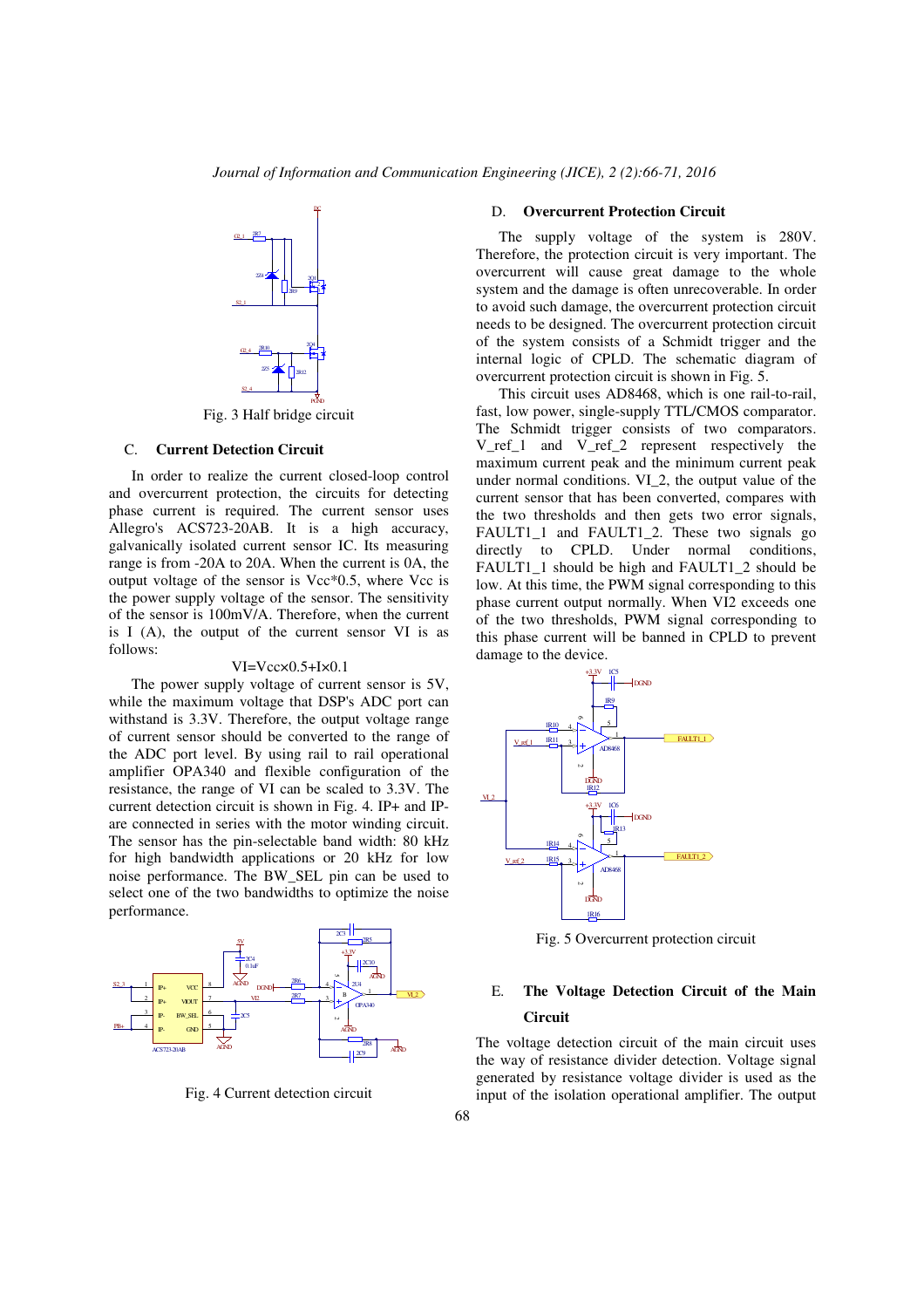of the isolation amplifier is a pair of differential signals, SYS\_V\_P and SYS\_V\_N. They go directly to the ADC port of DSP. The circuit is shown in Fig. 6. The isolation operational amplifier uses TI's AMC1200. It is a precision isolation amplifier with a fixed gain of 8, differential input and differential output. The input range of this isolation amplifier is  $\pm 250$  mV. Therefore, we should pay attention to the selection of the resistance value of the divider resistance. The role of the zener 5Z1 is to prevent the input from exceeding the limit and ensure that the equipment is not damaged. The role of the capacitor 5C2 is to filter out the ripple noise on the voltage signal [8].

The mathematical relationship between the input voltages and the output voltages is:





Fig. 6 The voltage detection circuit of the main circuit

#### F. **Velocity and Position Detection Circuit**

It can't meet the needs of the system as only using current closed-loop control, therefore, the control strategy of the speed and current double closed loop is often used. In order to realize the speed closed-loop control, the velocity information is required to be detected in real time. The velocity and angle information can be obtained in real time by using a rotary transformer [9].

The AD2S1210 is a complete 10-bit to 16-bit resolution tracking resolver-to-digital converter, integrating an on-board programmable sinusoidal oscillator that provides sine wave excitation for resolvers. The converter accepts  $3.15Vp-p \pm 27\%$  input signals, in the range of 2kHz to 20kHz on the sine and cosine inputs. A Type II servo loop is employed to track the inputs and convert the input sine and cosine information into a digital representation of the input angle and velocity. The maximum tracking rate is 3125rps. This chip is compatible with the SPI standard of DSP, so DSP can read the current speed and angle of the motor by SPI in real-time. AD2S1210 outputs the differential excitation signal. Due to the limitation of the chip's drive ability, the current drive ability must be enhanced by the external buffer circuit. The low distortion, high output current, and wide output dynamic range make the AD8397 ideal for applications that require a large signal swing into a heavy load. The buffer circuit is shown in Fig. 8.



Fig. 7 Resolver-to-digital converter AD2S1210



Fig. 8 One way buffer circuit of differential excitation signal

#### **IV. EXPERIMENT RESULTS AND ANALYSIS**

The experiment takes a three-phase six pole permanent magnet synchronous motor as the control object, using the speed and current double closed-loop control. Fig 9 shows the waveform of the over current protection signal. In Fig 9, channel 1 is the original output VI of the current sensor, which ranges from 0V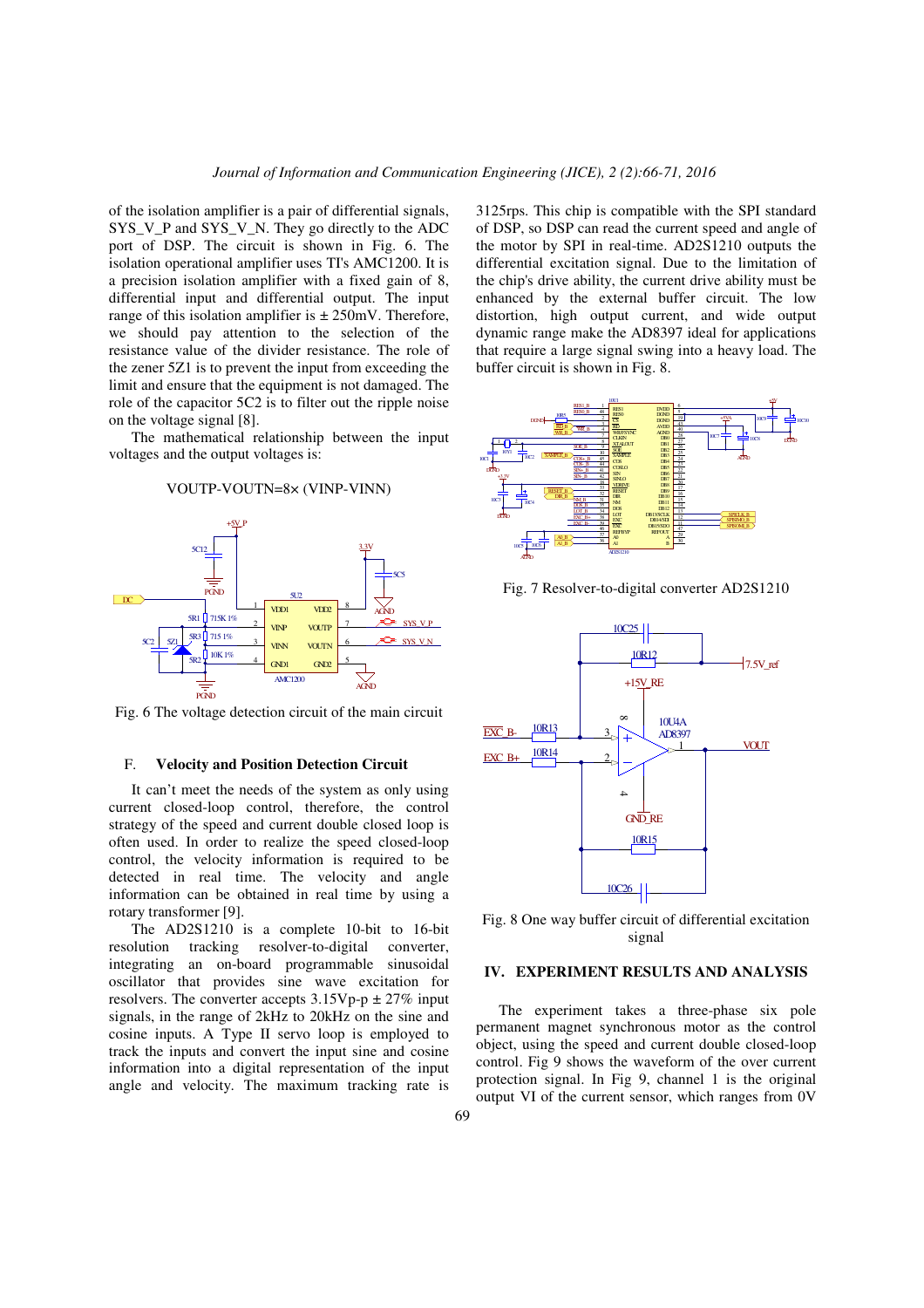to 5V; channel 3 is the converted output V\_I of the current sensor, which ranges from 0V to 3.3V; channel 2 is a signal called FAULT, which corresponds to the threshold VT+. Normally, The FAULT signal is a high level signal. The line labeled b represents VT+. When V\_I is higher than VT+, the Schmidt trigger is triggered, meanwhile, the FAULT signal changes from a high level to a low level, and then the PWM signal of this phase will be banned in the CPLD.



Fig. 9 Overcurrent protection signal

Fig 10 shows the gate drive signal of the H-bridge. Channel 2 is the gate drive signal of one low side IGBT of the phase A. Channel 3 is the gate drive signal of one low side IGBT of the phase B. Channel 4 is the gate drive signal of another low side IGBT of the phase B. Channel 3 and channel 4 is basically complementary and the tiny gap between the edge is the dead time.



Fig. 10 The gate drive signal of the H bridge

Figure 11 shows the waveform of each phase current when the motor speed is 9400r/min. Channel 1 is the position signal that converted from the real-time angle value. This signal is high from 0 degrees to 180 degrees, and it is low from 180 degrees to 360 degrees. Channel 2 is the current waveform of the phase A. Channel 3 is the current waveform of the phase C. Channel 4 is the current waveform of the phase B. From these waveforms we can see that, these phase currents are in accordance with current sinusoidal trend and all phases tally with the actual situation. If the control program is further optimized, the control effect can be better.



Fig. 11 The waveform of each phase current when the motor speed is 9400r/min

# **V. CONCLUSIONS**

 The hardware of a PMSM control system is designed and realized, where DSP is applied as the main controller and CPLD as the auxiliary logic controller. On the view of the actual operating effect, the system can realize the high precision speed control of the permanent magnet synchronous motor. And it is of good stability, high reliability and strong practicability.

# **REFERENCES**

- [1] XU Wenwei. The Realization of Permanent Magnet Synchronous Motor Vector Control. Guangdong: South China University of Technology, 2013.
- [2] ZHANG Lei, WEN XuHui. Radial electromagnetic vibration model characteristics of PMSMs for electric vehicles. Electric Machines and Control, 16(5), pp.33-39, 2012..
- [3] LIAN Guangkun, GUO Hui, GU Guobiao. Comparative study on harmonic characteristics of electrical excitation segmented-rotor flux-switching machines with different numbers of rotor poles. Electric Machines and Control,